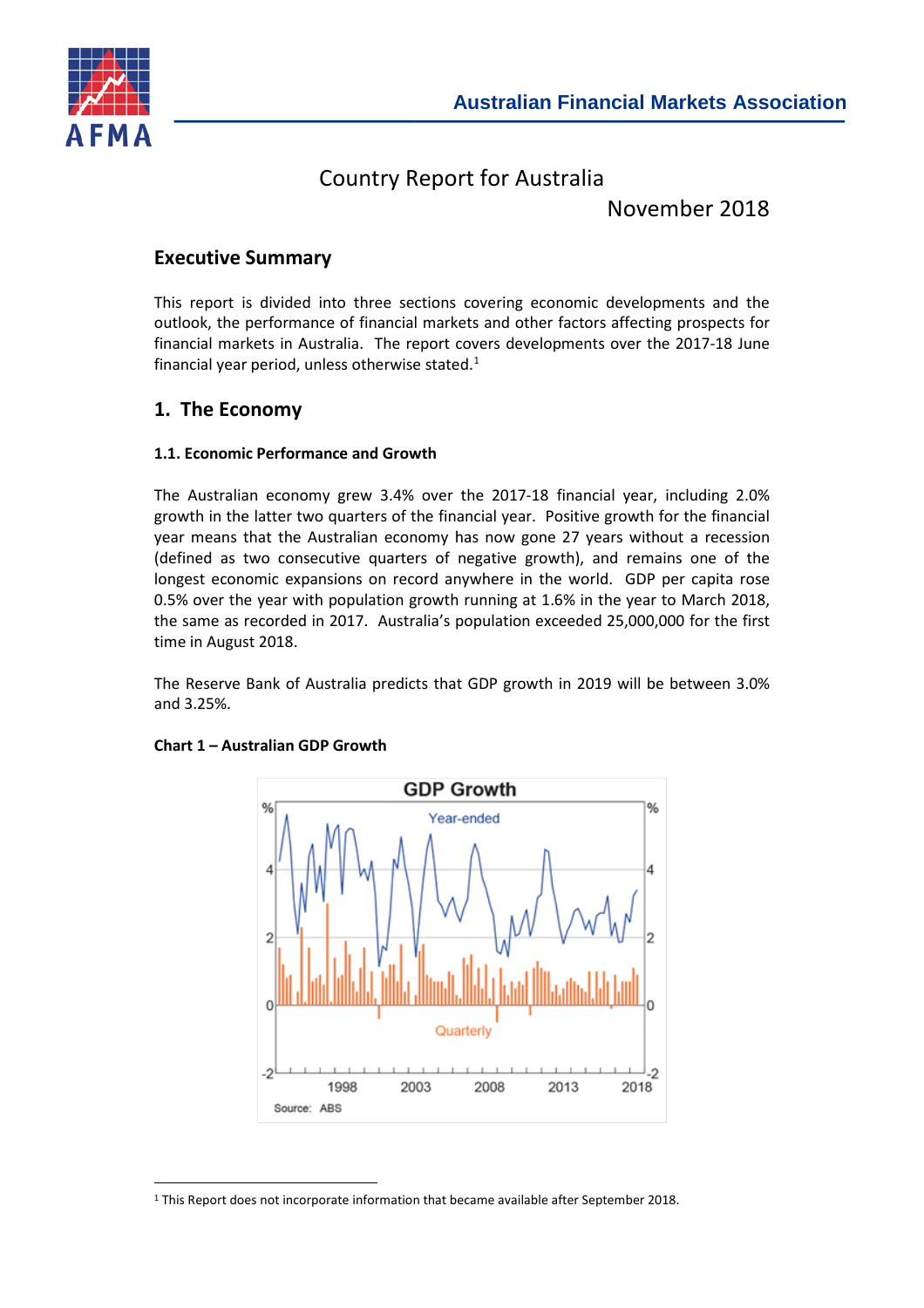

#### **Chart 2 – Australian Export Volumes**



In summarising its predicted economic outcomes for the 2018-19 financial year and beyond, the Reserve Bank of Australia noted:

- Australia's terms of trade have held up well given strong demand for Australian steel, particularly from China. This demand is expected to decrease moderately over the medium term;
- Australia is currently experiencing a significant drought in certain areas, which has led to mixed results and outlook for the agricultural sector;
- Resources exports remain a strong contributor to the Australian economy, and will do so in the medium term until the effects of a reduction in mining investment come through;
- Business conditions remain positive with strong investment in the non-mining sector. Private and public infrastructure investment is strong, as is investment in machinery and equipment.

#### **1.2. Political Developments**

In August 2018, Australia welcomed its  $30<sup>th</sup>$  Prime Minister, Scott Morrison, who replaced the incumbent Malcolm Turnbull. This was not due to a national election but rather a change of leader of the ruling party, the Liberal Party of Australia, which governs in coalition.

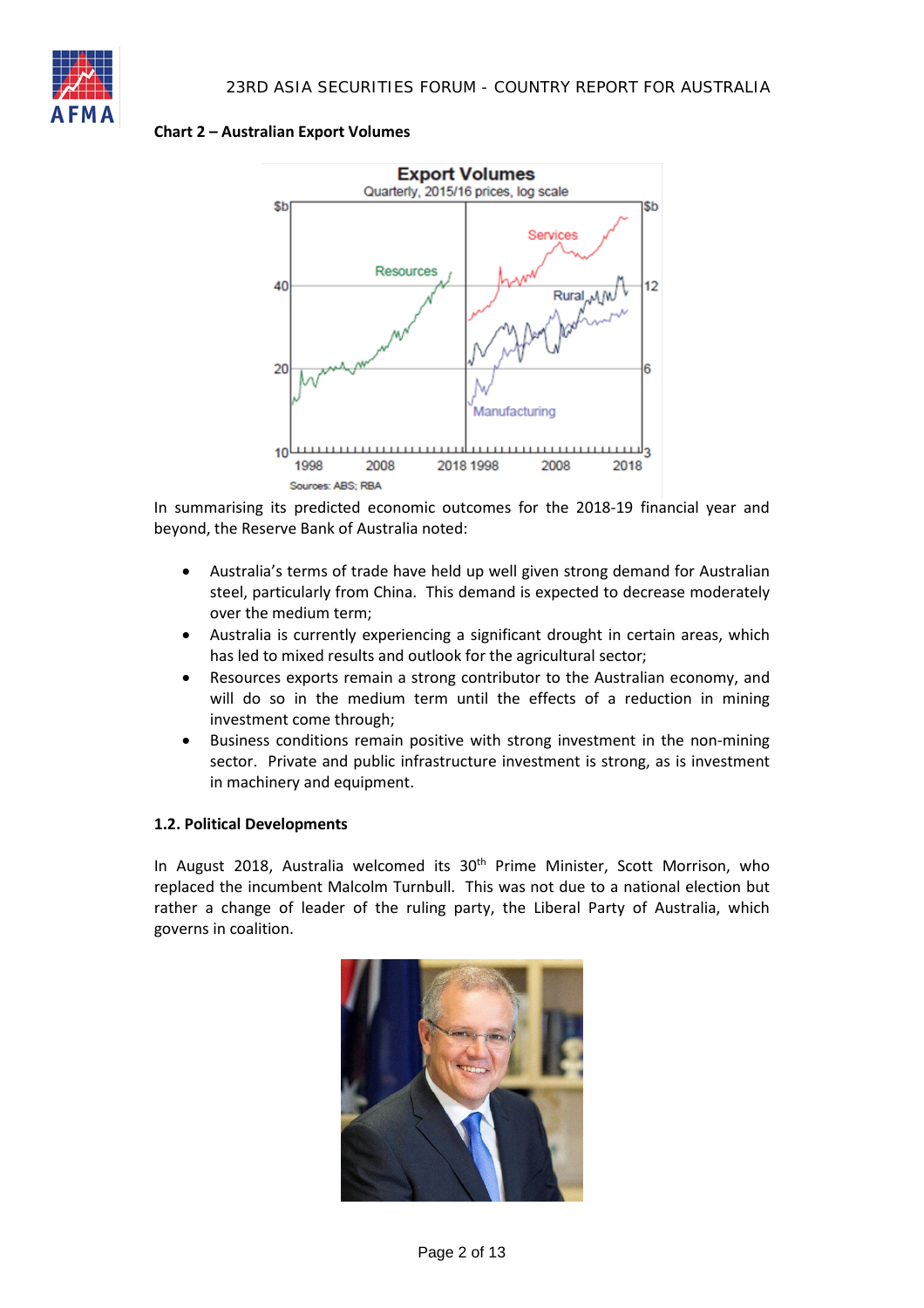The change of Prime Minister is the latest chapter in an unprecedented period in Australian politics; from 2010 Australia has changed Prime Minister on five occasions, but only once as a result of an election – the other four occasions due to a change in the leader of the ruling party.

Australia will have a further election on or before May 2019. Currently, the Liberal-National coalition government holds a slim majority of 76 out of 150 seats in the House of Representatives. The main opposition party, the Labor Party, holds 69 seats while the remaining 5 seats are held by minor parties or independents. The Government does not hold a majority of seats in the Senate, which is in a position to reject or amend legislation. The Government controls only 30 of the 76 upper house seats.

During the course of the 2017/18 year, the Government tried, and failed to pass legislation reducing Australia's corporate tax rate from 30% to 25% for all companies over a ten-year horizon. The legislation was passed only in relation to companies with a turnover of less than AUD 50 million. As a result, Australia is expected to have a two-tier tax system in the future.

#### **1.3. The Financial Services Industry**

Employment in the sector increased from 433,500 in May 2017 to 456,600 in August 2018. The sector remains the largest industry in the market sector of the Australian economy, providing 9.5% of GDP and has outperformed in terms of multi-factor productivity growth over the last 25 years.

#### **1.4. Exchange Rates and Foreign Exchange Volumes**

Over recent years the Australian dollar has benefited from high interest rates relative to those in other advanced economies, however the gradual unwinding of very accommodative monetary policy settings by some central banks and which is unlikely to be followed by the RBA in the near term suggests that the local currency could come under pressure from the reallocation strategies of global investors.

#### **Chart 3 – AUD Trade-Weighted Index**

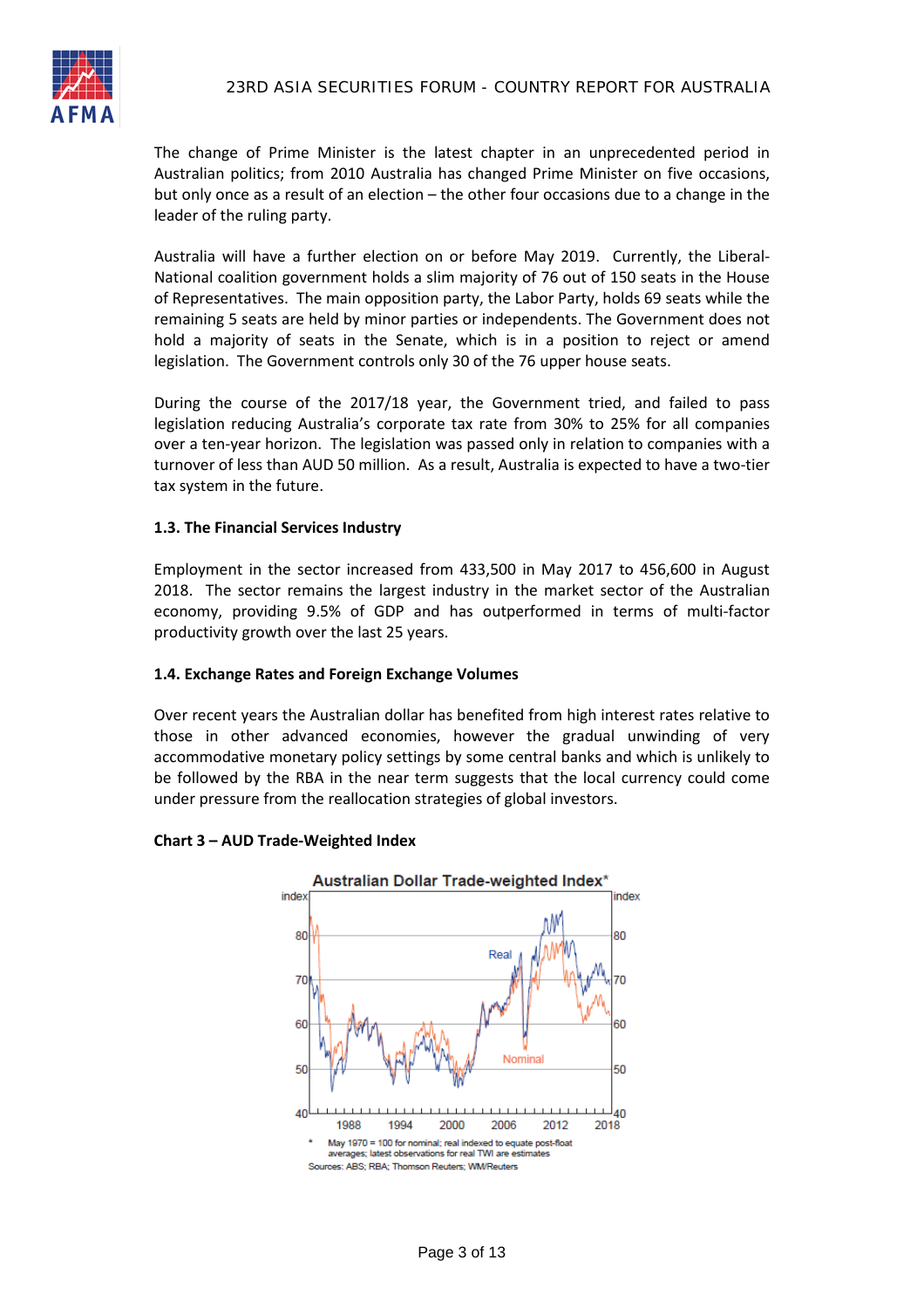

#### **Chart 4 – Australian Dollar**



#### **1.5. Inflation**

Inflation accelerated modestly from a rate of 1.9% for the year-ended June 2017 to 2.1% for the year-ended June 2018, and now has entered RBA's 2-3% medium-term target range. This low and stable inflation outcome primarily reflects spare capacity in the economy and the associated low wages growth. Market economists and unions expect inflation to be around 2¼ per cent over the next year.



#### **Chart 6 – Consumer Price Inflation**

#### **1.6. Government Finance, Balance of Payments and the Labour Market**

The Federal Government's 2018-19 budget estimates a deficit of \$14.5 billion or 0.8% of GDP, an improvement on the deficit of 1.0% of GDP estimated for 2017-18. The projected return to surplus has been brought forward to the 2019-2020 year with a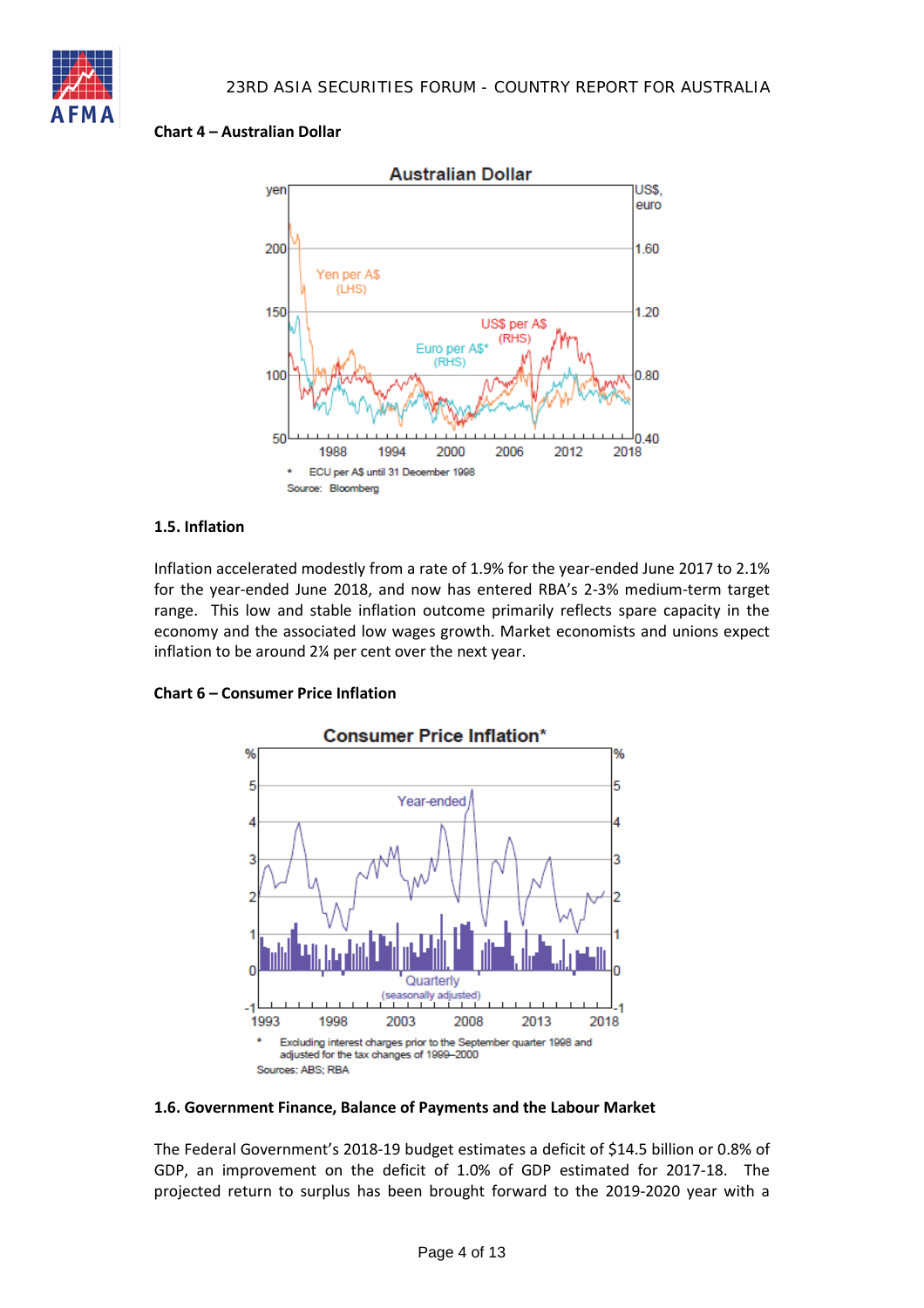

paper-thin surplus of \$2.2 billion estimated. Increased surpluses are projected for the 2020-21 (\$11.0 billion) and 2021-22 (\$16.6 billion) years.

In respect of the 2018-19 year and beyond, the main assumptions that underpin the budgetary positions are:

- Real GDP growth of 3.0% (constant over the projected period);
- Unemployment of 5.25% (largely constant over the projected period);
- CPI inflation increasing to 2.25% for 2018-19 and then to 2.50% from 2019- 20;
- Wages increasing by 2.75% in 2018-19, 3.25% in 2019-20 and 3.50% from 2020-21 onwards.

The Government also announced a limit on the tax:GDP ratio of 23.9%.

Australia's current account deficit in seasonally adjusted terms increased \$1,794 million to \$13,472 million in the June quarter 2018 driven mainly by increased net primary income deficit, according to latest figures from the Australian Bureau of Statistics (ABS).

The balance on goods and services surplus in the June quarter 2018 was \$2,812 million, a fall of \$532 million on the March quarter 2018 surplus of \$3,344 million. Exports of goods and services rose \$2,679 million (3 per cent) and imports of goods and services rose \$3,211 million (3 per cent). The net primary income deficit widened by \$1,102 million to \$15,934 million in the June quarter 2018.



#### **Chart 7 – Exports by Destination**

The unemployment rate ending the 2017-18 year was 5.4 per cent, a slight decline from 2016-17 (5.7%) and roughly a ½ percentage point above conventional estimates of full employment in Australia, indicating that there is still spare capacity in the labour market. Employment has grown by 2.5% over the last year, which is higher than the 1.5% growth in working-age population.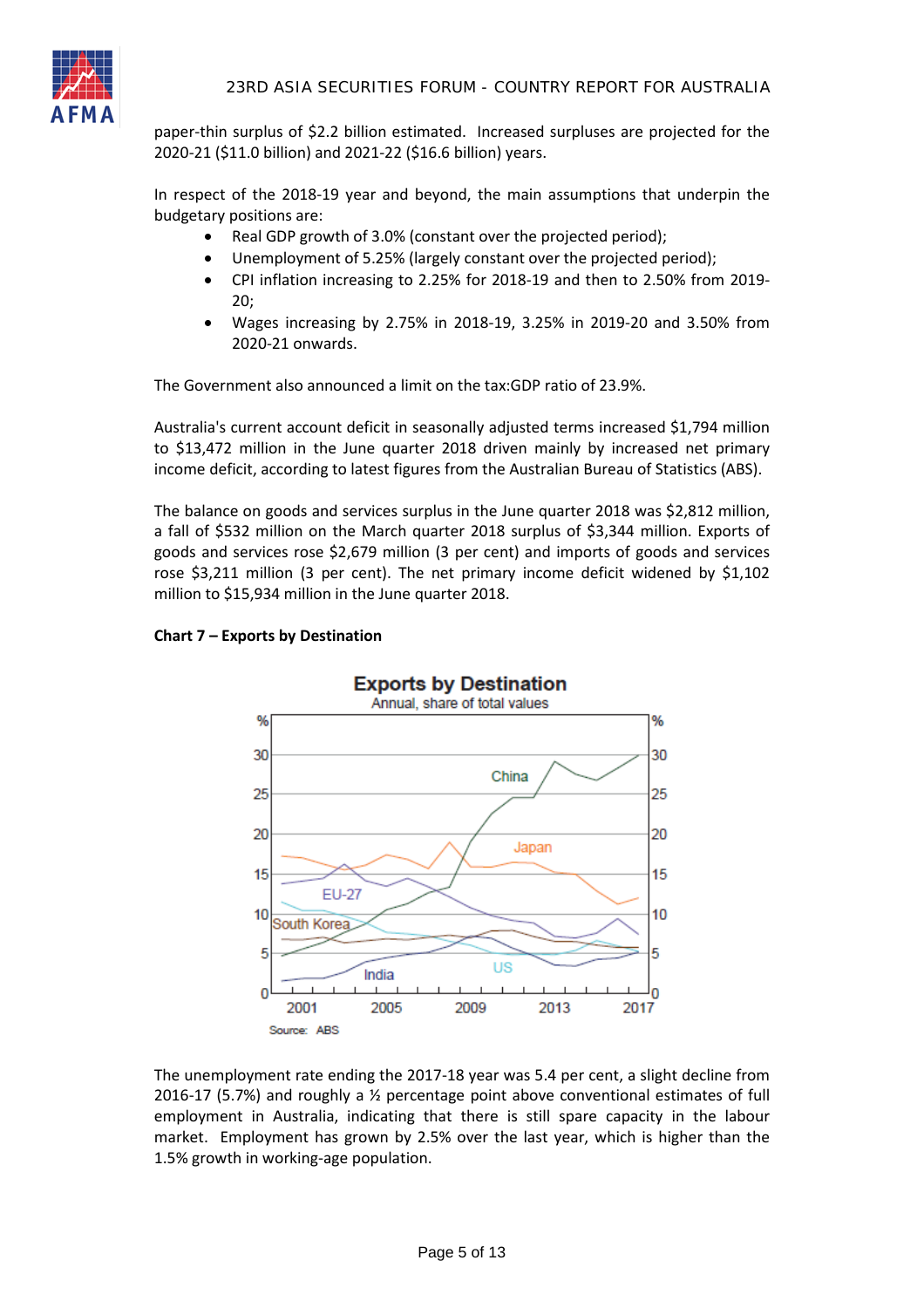

#### **Chart 8 – Unemployment Rate**



Wages growth continues to be low and stable across most industries and states, reflecting the spare capacity in the labour market and the process of adjustment to the end of the mining boom. Low wages growth has weighed on inflation since wages are the largest component of business costs. Mirroring this, low inflation and expectations that inflation will remain low in the near term continues to weigh on wages growth.



#### **Chart 9– Wages Growth**

\*\*\* Average annualised wage increase, federally registered

Sources: ABS; Department of Jobs and Small Business; FWC; RBA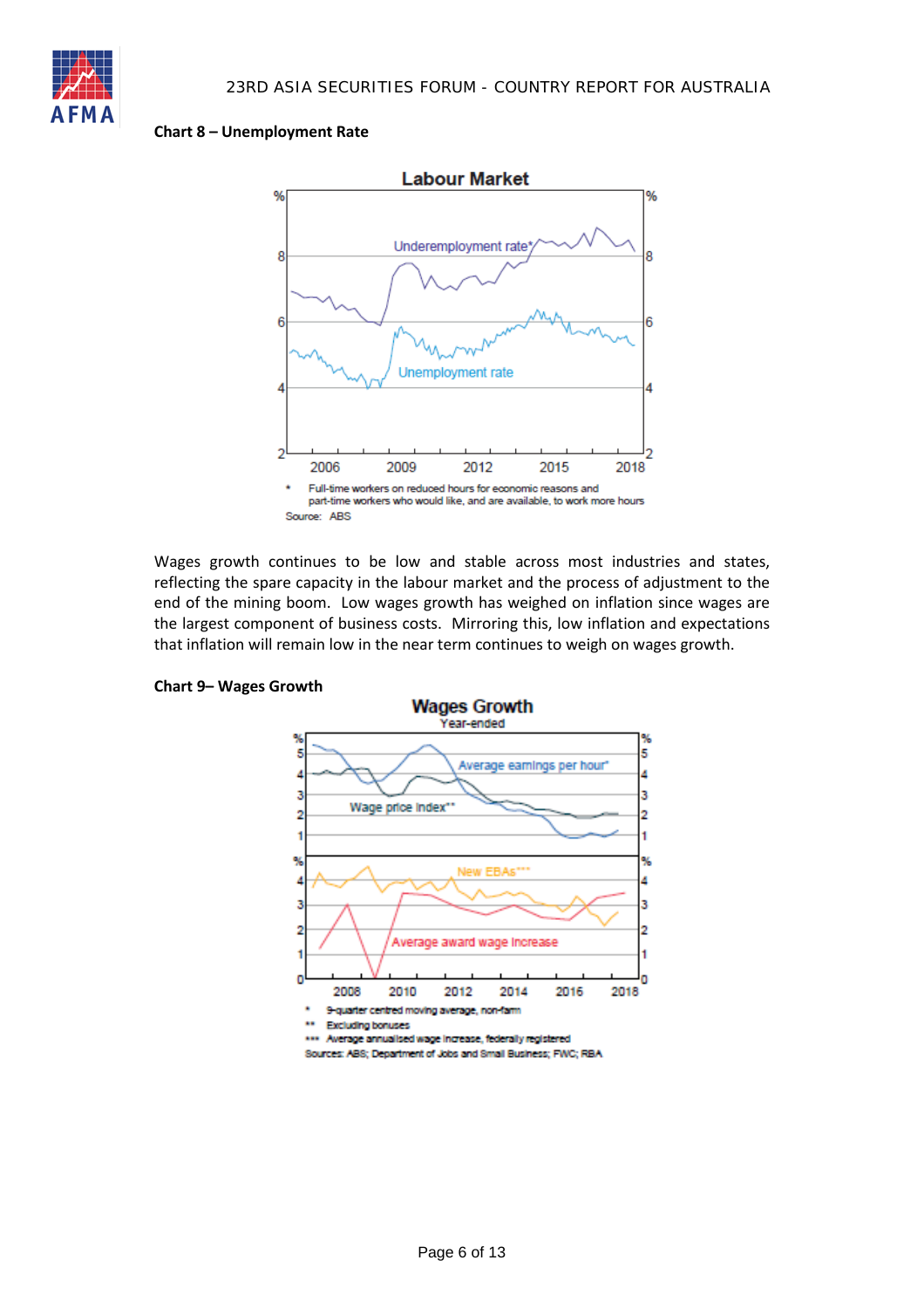

## **2. Outline of the Securities Markets**

#### **2.1. Equities Markets**

The S&P/ASX 200 price index rose 8.3% through the 2017-18 year, finishing at 6,194 points as at 30 June 2018. The market is still trading well below its all-time high of 6,828 points from November 2007.

#### **Chart 10 – Share Price Accumulation Indices Australia v US and Global**



Source: Reserve Bank of Australia

**Chart 11 – Australian Share Prices**



Australian share prices have largely followed global developments in recent months to be around three per cent higher since the end of 2017. Market volatility has remained low. Resources sector share prices are 9 per cent higher since the end of 2017,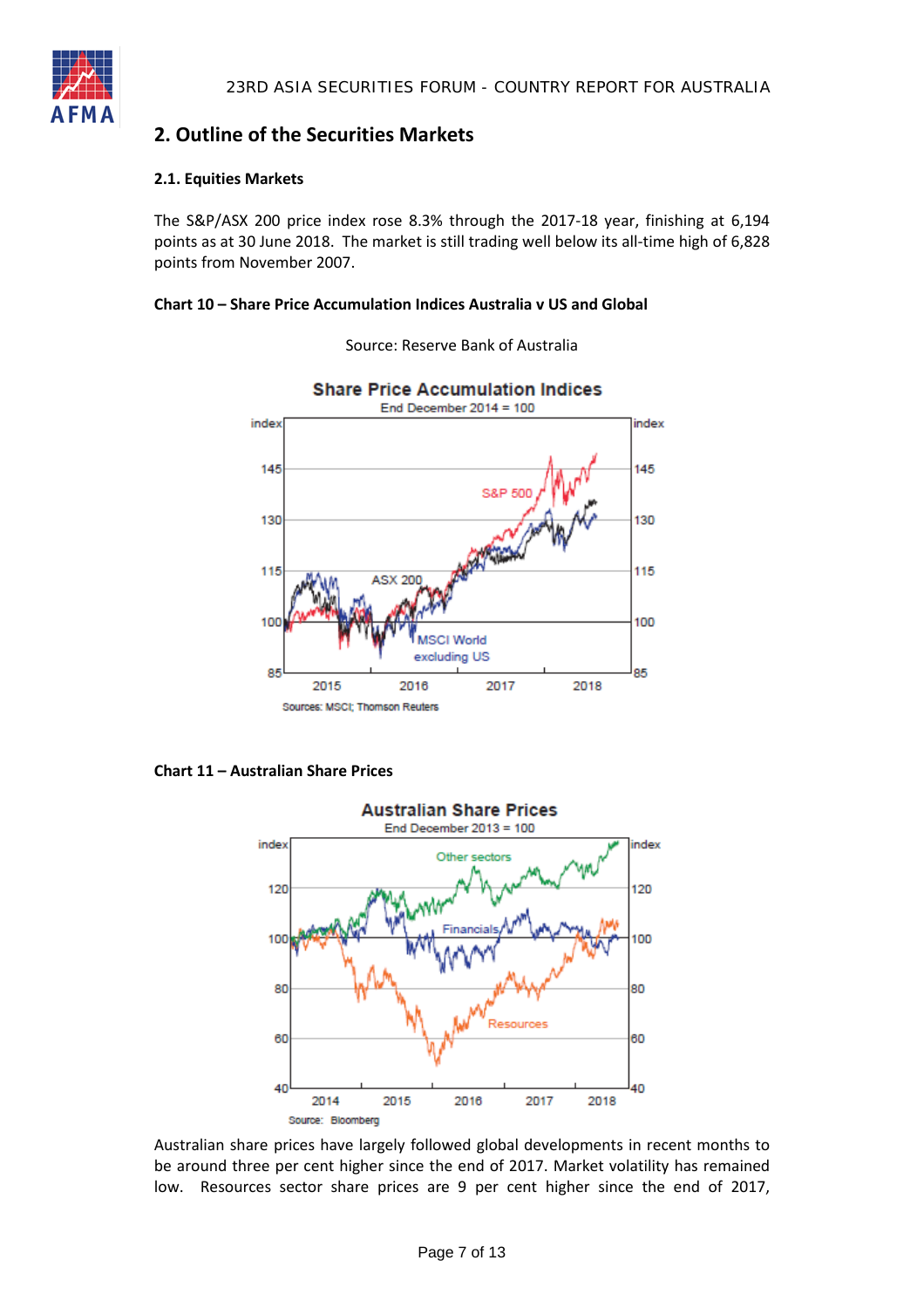

consistent with an overall increase in commodity prices. Analysts' earnings expectations for the sector have continued to increase. Banks' share prices are lower than they were at the end of 2017 with bank returns under significant pressure due to unprecedented regulatory scrutiny and compliance costs.

Expectations are that overall earnings will continue to rise, consistent with survey measures of business conditions, which remain elevated. Price-to-earnings ratios for the resources and financials sectors are close to long-run averages, while ratios for other sectors are somewhat above average.



## **Chart 12 – Australian Net Equity Raisings**

#### **2.2. Trends in Interest Rates**

The Reserve Bank has maintained the cash rate target at 1.5 per cent since August 2016. Financial market prices imply that the cash rate is expected to remain unchanged this year and increase to 1.75 per cent around the end of next year.



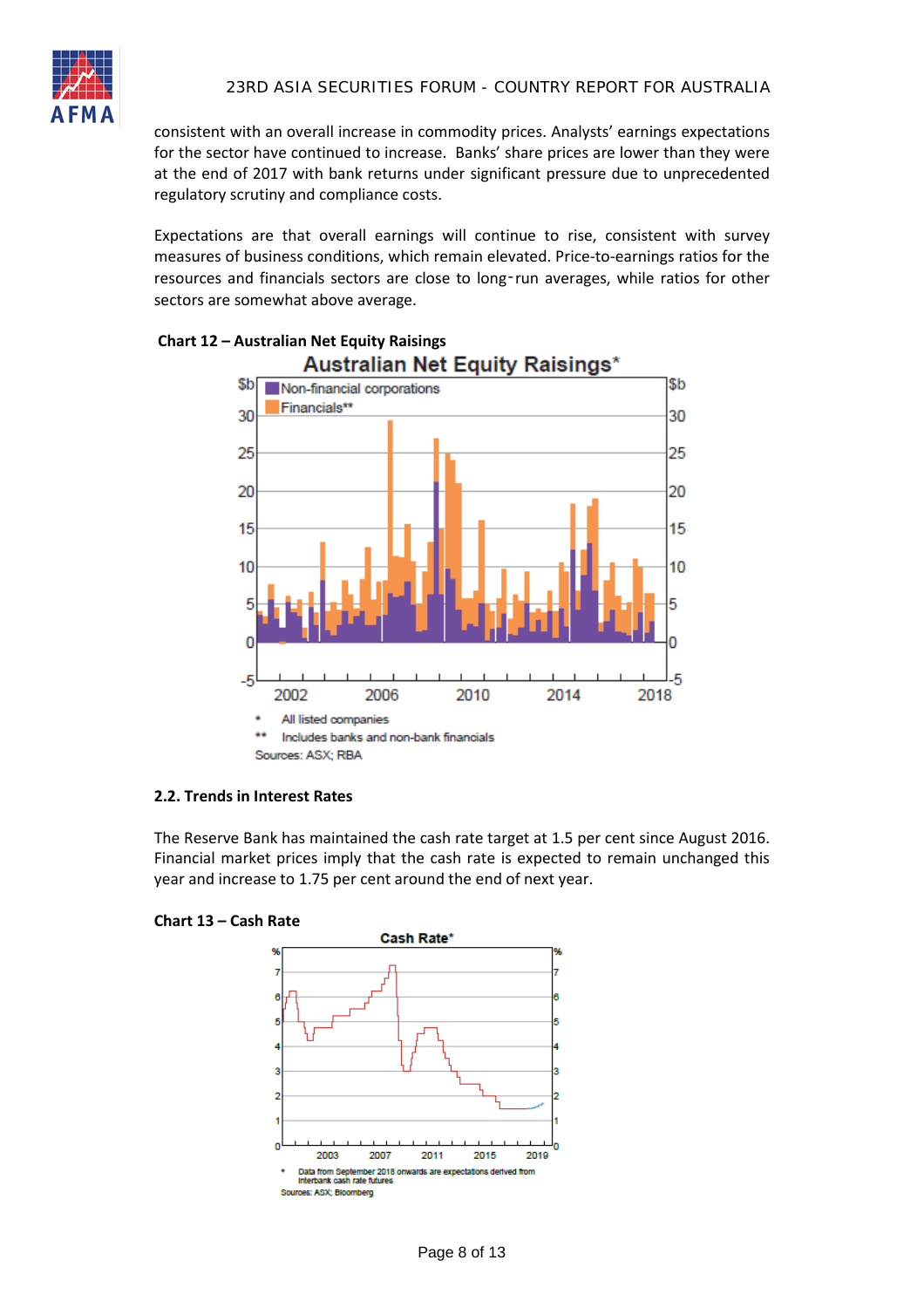

Issuance from the Australian Government and state borrowing authorities has continued to be well received by the markets. The pace of issuance by the Australian Government is expected to decline over 2018/19, reflecting the narrowing in the forecast budget deficit. The stock of bonds issued by the state borrowing authorities is expected to be little changed over 2018/19.

#### **2.3 Australian Government Bonds**

Yields on 10-year Australian Government Securities (AGS) have moved lower to around 2.65 per cent, to be little changed since the start of the year. The yield on 10-year AGS is around 30 basis points below the yield of 10-year US Treasury securities.

#### **Chart 15 – Government Bond Yields**



**Chart 16 – Bond Issuance**

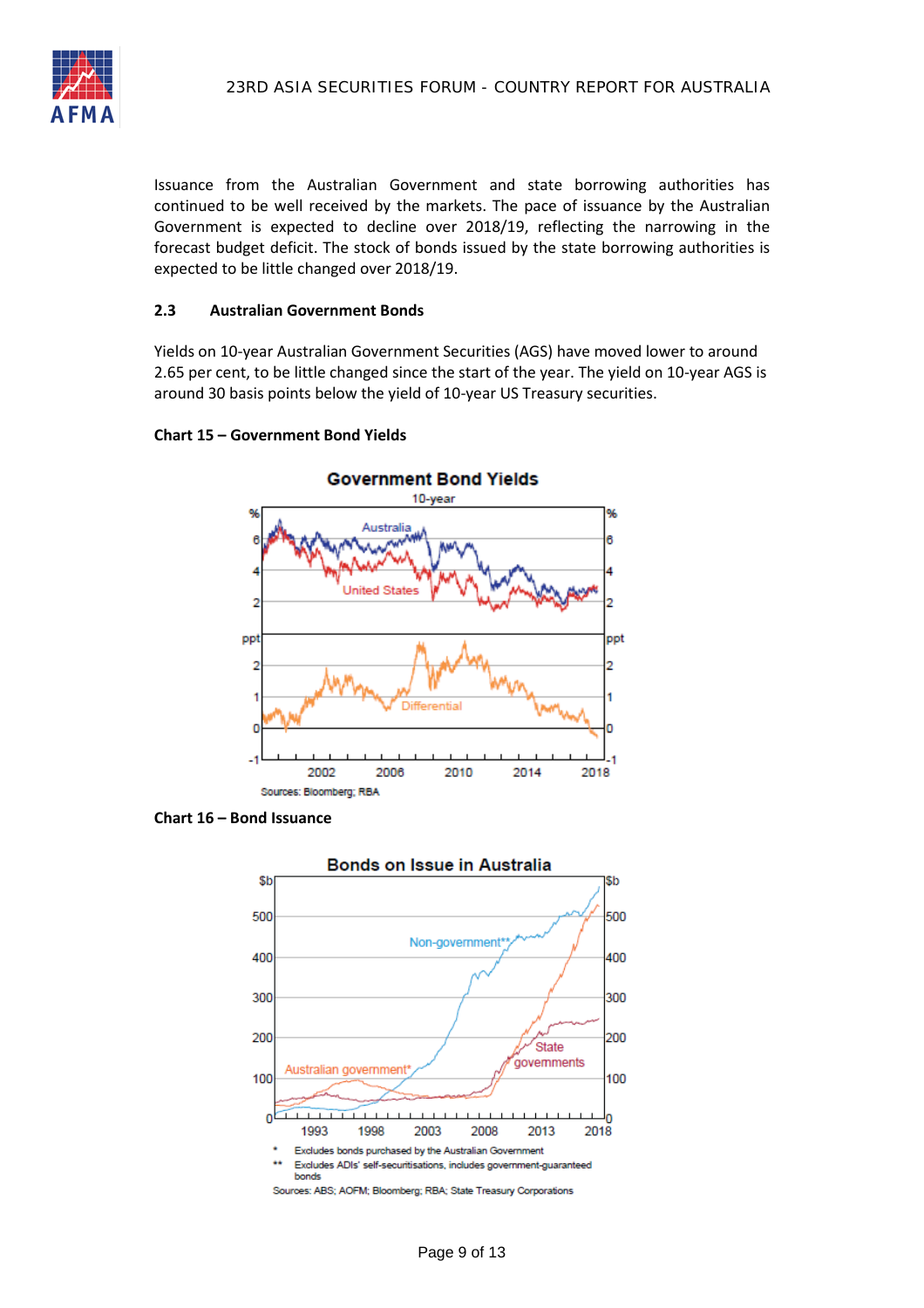

# **3. Prospects for the Securities Industry**

#### **3.1. Royal Commission into the Australian Financial Services Industry**

In December 2017, the Government announced a Royal Commission into Misconduct in the Banking, Superannuation and Financial Services industry. The Government announcement for the Royal Commission was consequent to significant political pressure and a number of high-profile cases of misconduct in the Australian financial services sector. A Royal Commission is a highly formal enquiry and the Commissioner has significant powers, at least equal to those of a judge.

The Terms of Reference for the Royal Commission were broad. However, the Commissioner chose to focus on:

- Consumer lending practices;
- Financial advice;
- Loans to small and medium enterprises (SMEs);
- Services to regional communities;
- Superannuation; and
- Insurance.

Given the focus on retail issues, none of these matters particularly affect wholesale banking (i.e. the AFMA membership), although there is the potential that some of the recommendations that the Commissioner will make may impact the manner in which participants in wholesale banking and financial markets undertake their operations. In addition, it is noteworthy that retail broking has not been a particular focus of the Royal Commission.

The Commissioner handed down his interim report on 28 September 2018 and the final report is due on 1 February 2019.

#### **3.2. Equities Market Infrastructure and Technology**

The ASX is in the process of finalising its plans for the replacement of the system that underpins post-trade processes of Australia's cash equity market, known as CHESS (the Clearing House Electronic Subregister System), which is over 20 years old. The replacement program is an important element of ensuring that ASX's core clearing and settlement infrastructure for cash equities meets international best practice, and that its performance, resilience, security and functionality continue to meet the needs of its users.

ASX announced in January 2016 that it had selected a vendor, Digital Asset Holdings (DAH), to develop a potential CHESS replacement based on a private 'permissioned' distributed ledger technology (DLT) system with the ASX owning and operating all of the computers associated with the system. The ASX made a positive determination as to the suitability of DLT technology system in December 2017 and has noted the potential to apply this technology more broadly in the Australian market, such as in relation to fixed income products.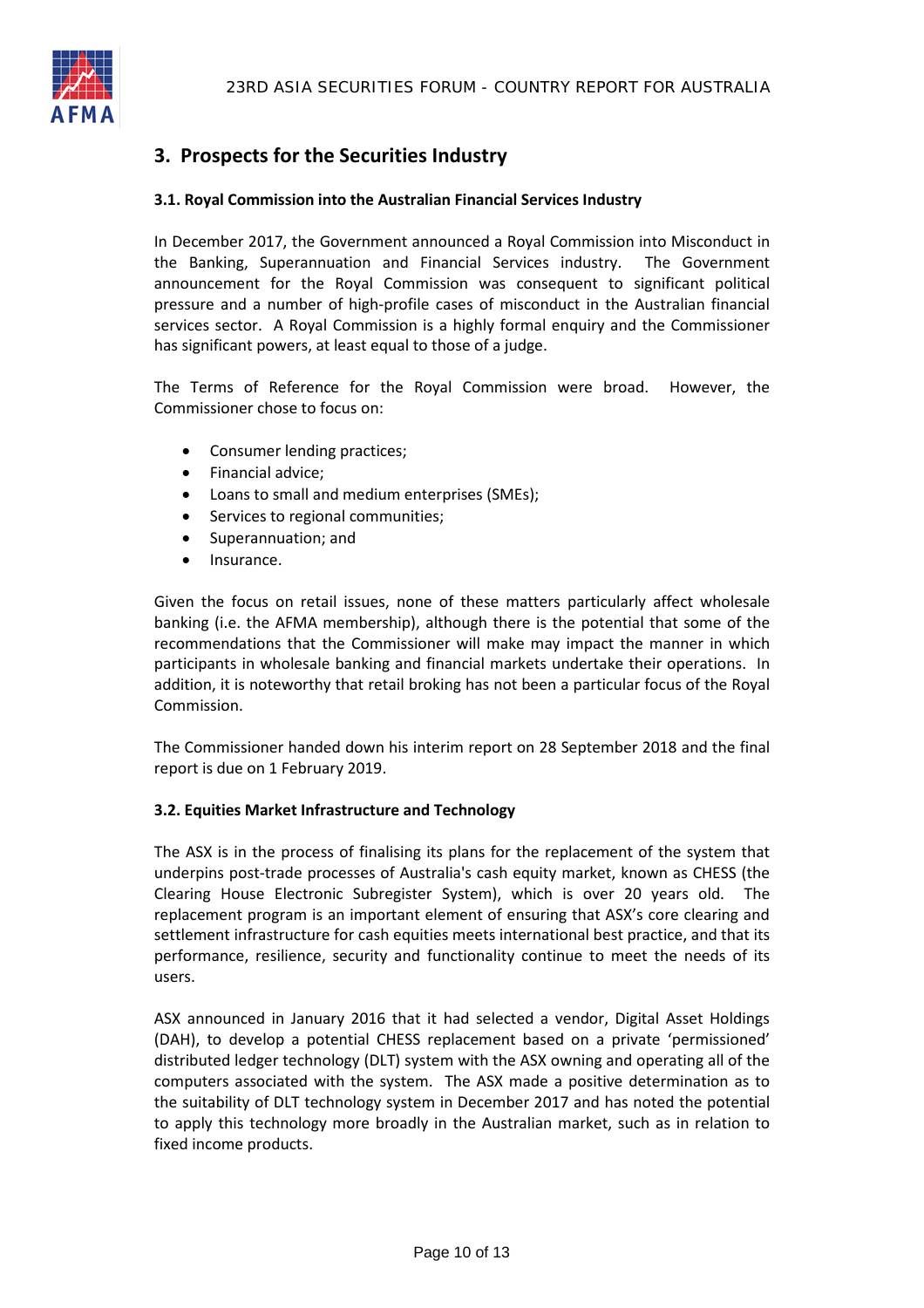Working with DAH, ASX has developed a working prototype of the DLT system. ASX has engaged in a market-wide consultation process to ensure it understands what users want from a replacement system, and that it meets the highest security, resilience and performance standards.

Consequent to the most recent consultation by the ASX, it has been announced that the earliest time at which the new system will be operational is Q4 2020, and more likely the first half of 2021. This is to allow for additional testing from both an industry and ASX perspective. AFMA is heavily engaged on behalf of its members on the issues arising from the implementation of the new system, including the potential cost to participants.

#### **3.3. Industry Professionalism Initiative**

The financial markets industry in Australia has a long standing program through AFMA to support professionalism in financial markets and to promote a positive industry culture. Australia's financial markets are fundamentally sound and have performed well in serving their economic purpose of facilitating efficient capital allocation. Nonetheless, having regard to the evolving nature of the industry and a general desire to address any emerging weaknesses, AFMA has been leading an industry initiative to strengthen the collective industry processes to further the objective of professionalism. This initiative compliments the statutory regime that applies to licensed financial advisers and considers potential recommendations that may arise from the Royal Commission (referred to above) and the appropriateness of such potential recommendations to participants in wholesale banking and financial markets.

The key components of AFMA's professionalism program were settled after an extensive consultation process with members during the year and include:

- The establishment of a Professionalism Committee to centralise senior oversight of AFMA's professionalism activities in relation to conduct standards processes and accreditation/training.
- Issuance of conduct standards that provide more extensive guidance on what constitutes good market practice. The standards will appropriately reflect international best practice, where this has been set out as an accepted standard.
- AFMA accreditation of individuals in our industry that incorporates more extensive and better designed conduct training, including guidance on market practice given in AFMA's conduct standards. In addition, the pathways to satisfy technical competencies will be opened up.

In relation to the third element of the AFMA Professionalism program, AFMA has worked with the Australian government to establish government-approved competencies for business ethics in financial services. AFMA has worked extensively to develop a course to train participants in financial markets in ethical and conduct matters to adhere to the competencies, so as to allow those that undertake the course to demonstrate that they have been trained and assessed against a Government-endorsed objective standard. The pilot for this course will occur in October/November 2018 and will be rolled out in Q1 2019.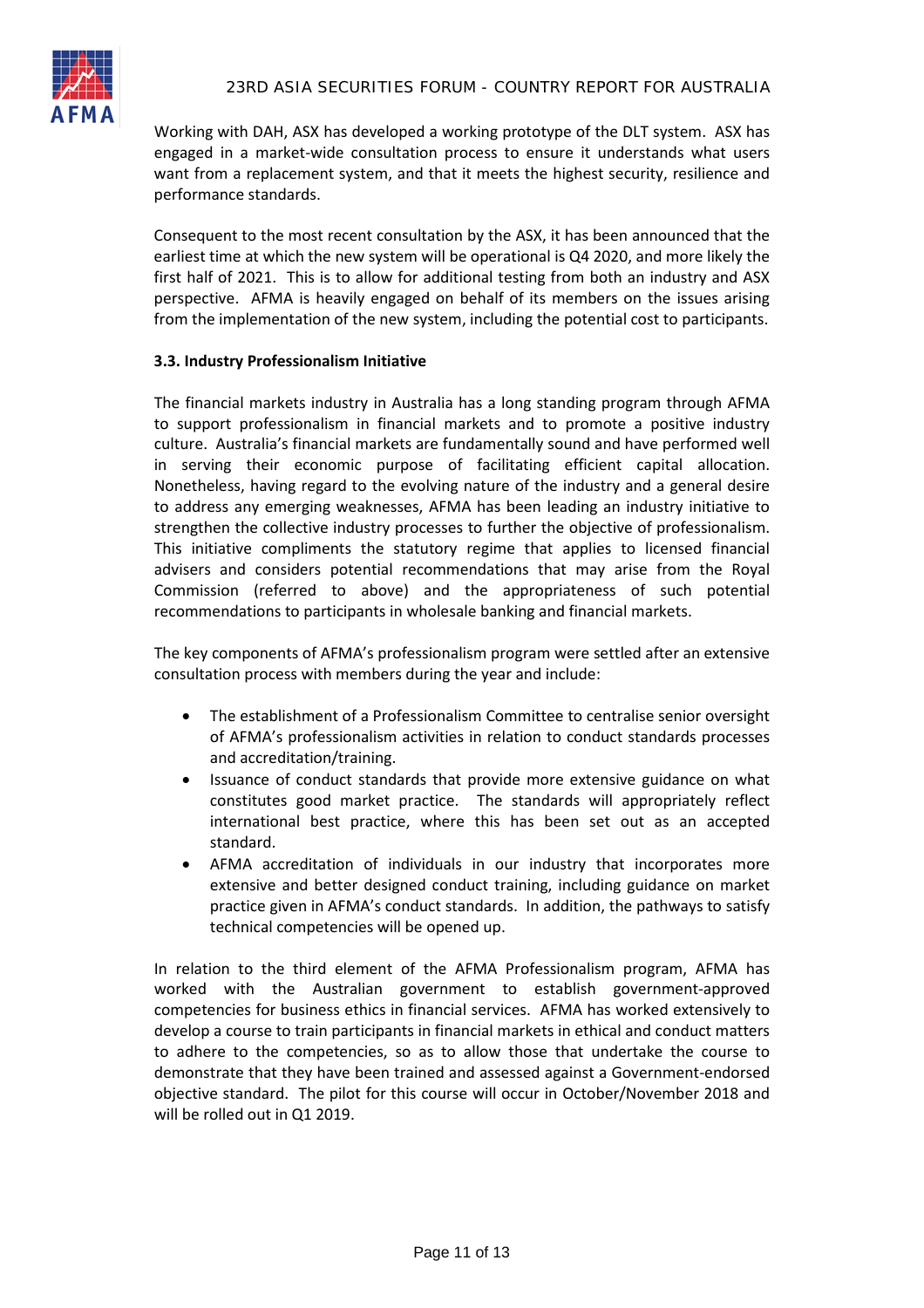#### **3.4. Financial Institution Culture Regulation**

The Australian financial regulators have heightened their focus on the operating culture of financial institutions. As noted in the 2017 AFMA Country Report, the Government has introduced the 'Banking Executive Accountability Regime' (BEAR) which strengthens APRA's abilities to impose civil penalties and dismiss bank executives for poor conduct, and requires a significant share of executives' incentive remuneration to not vest for at least four years. Under the regime, accountable executives must be appointed in relation to an authorised deposit taking institution's (ADI) banking business, as well as non-banking business. The BEAR regime commenced for major Australian banks on 1 July 2018 and AFMA is working with APRA regarding implementation for other (including foreign) banks in 2019. As a result of the BEAR regime, banks have started to amend their remuneration practices and to increase transparency around revenue generation.

The Reserve Bank of Australia has highlighted the examples of poor culture in the Australian financial system that have been revealed through the Royal Commission and noted the adverse implications for individual institutions financial performance and capital position and for the financial system as a whole.

#### **3.5. Professional Standards for Financial Advice**

During the year, the Government's statutory professionalism framework for retail financial advisers was implemented. In order for a professional to be authorised to provide personal advice to retail customers, an individual will need to:

- Hold a Bachelor's degree in a related discipline;
- Pass an exam;
- Meet continuing professional development requirements;
- Complete a year of on the job training (for new entrants);
- Comply with a code of ethics and be a member of a professional association that enforces such a code.

AFMA does not propose to be a professional association, given it does not have individual members, nor does it focus on retail financial advice. However, the regime for financial advice may be indicative of other regimes that may apply to other banking and financial markets roles, particularly consequent to the Royal Commission referred to above.

#### **3.6. FX Global Code of Conduct**

The FX Global Code of Conduct, launched in May 2017 has been well received in the Australian market. The FX Code's guidance applies to the everyday conduct of business in the FX market and will support the integrity and effectiveness of the market. The Deputy Governor of the Reserve Bank of Australia was one of the main architects of the Code. The FX Code aligns well with AFMA's program of work to support the professionalism of business in Australia's financial markets.

AFMA was one of the first industry bodies to host a register of Statements of Commitment to the FX Global Code, which is available (and publicly searchable) on the AFMA website.